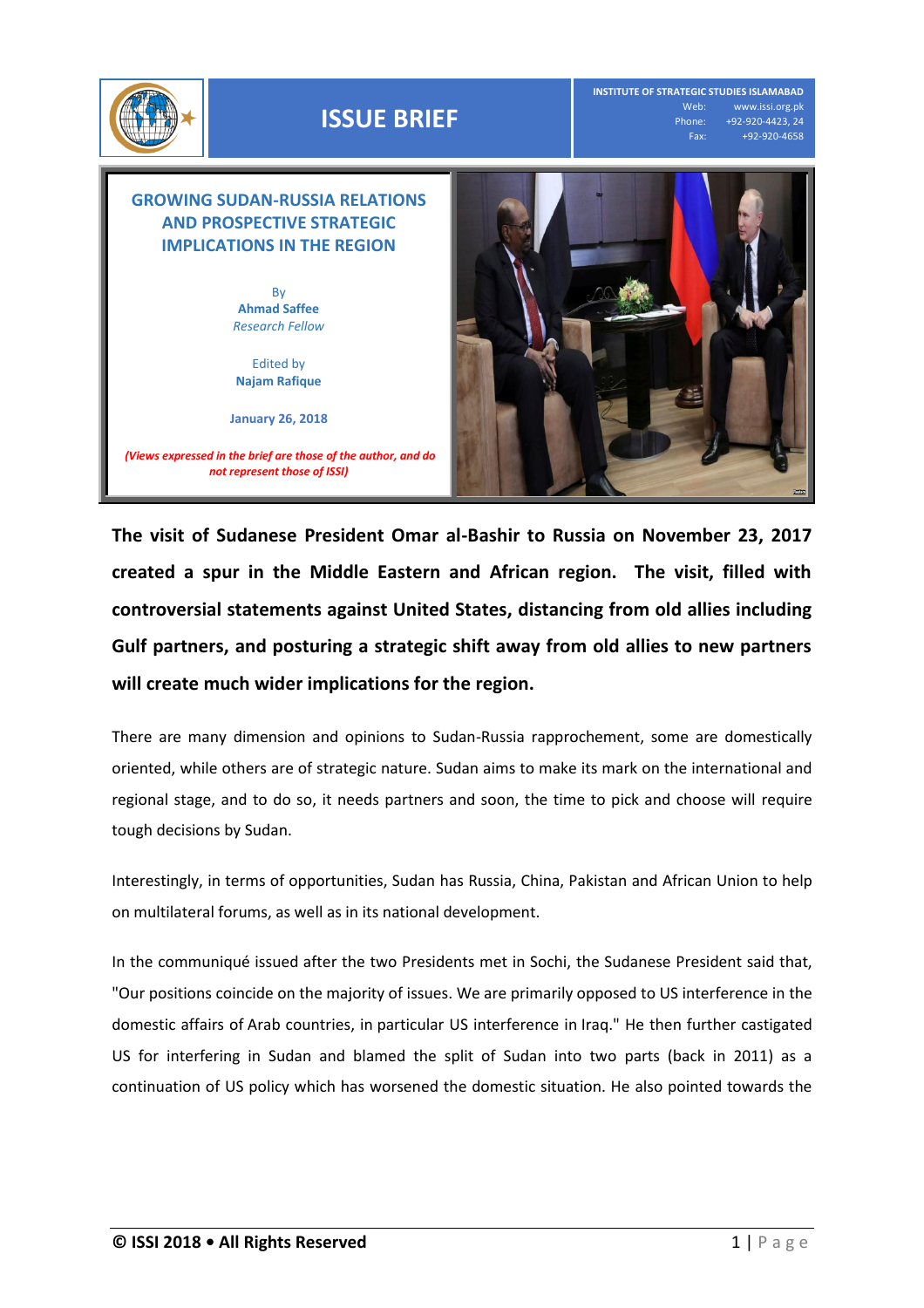flashpoints in Red Sea region stemming out of US policy; eventually boiling down his argument to "We need protection from aggressive US actions."<sup>1</sup>

President Omar al-Bashir offered Russia cooperation in all fields including establishment of an overseas Russian military base on Red Sea, opportunity for Russian companies for geological exploration of energy resources and even expressed his interest and potential in using nuclear energy with Russian cooperation for civil purposes. He also extended Russia full support and leverage in establishing relations with other African countries, according to Omar, "Sudan may become Russian's key to Africa."<sup>2</sup>

The response from Russia was neither promising nor demoralizing. It was rather calculated and open-ended. However, Russia now has a blank cheque to fill, only if it is willing to extend protection from US aggressive policies against the trade-off of Russian national interests in Africa.

The narrative given by President Omar al-Bashir has some authenticity given the plethora of challenges faced by Sudan, especially in the wake of upcoming elections in 2020.

Sudan is Africa's largest country in geographical terms with an estimated population of 40 million.<sup>3</sup> The British exit and division of Sudan in January 1956 left behind a very complex socio-political fabric, where South Sudan predominantly has Christian/animist tribes (Zande, Madi, Dinka, Nver). Whereas, north Sudan has Arab Muslim tribes (Baqqara, Kababish, Shayqtyya, Beja and Nubian), and there is little in common between the two. $^4$  In 2003 western region of Sudan, Darfur rebelled against the Northern capital Khartoum leading to a long civil war which finally ended in 2005.

Initially, Sudan was and is an agrarian society with economic dependence on the export of cotton. However, the discovery of oil in 1980s in South Sudan, which is exported through north, transformed the economy, now contributing 94% to the Gross Domestic Product (GDP).<sup>5</sup> This economic transformation led to unequal distribution of resources and growth as income disparity grew between north and south; ultimately creating grievances.

The fears cautioned by President Omar al-Bashir in Russia of US interference in internal affairs and its aggressive policy of further splitting Sudan are of much significance, especially when contextualized within the socio-economic history of Sudan and its complex demographic composition.

l

<sup>1</sup> http://en.kremlin.ru/events/president/news/56163

<sup>2</sup> Ibid

<sup>3</sup> http://www.worldometers.info/world-population/sudan-population/

<sup>4</sup> "Sudan", The Economist Video graphics, YouTube.com

<sup>5</sup> Ibid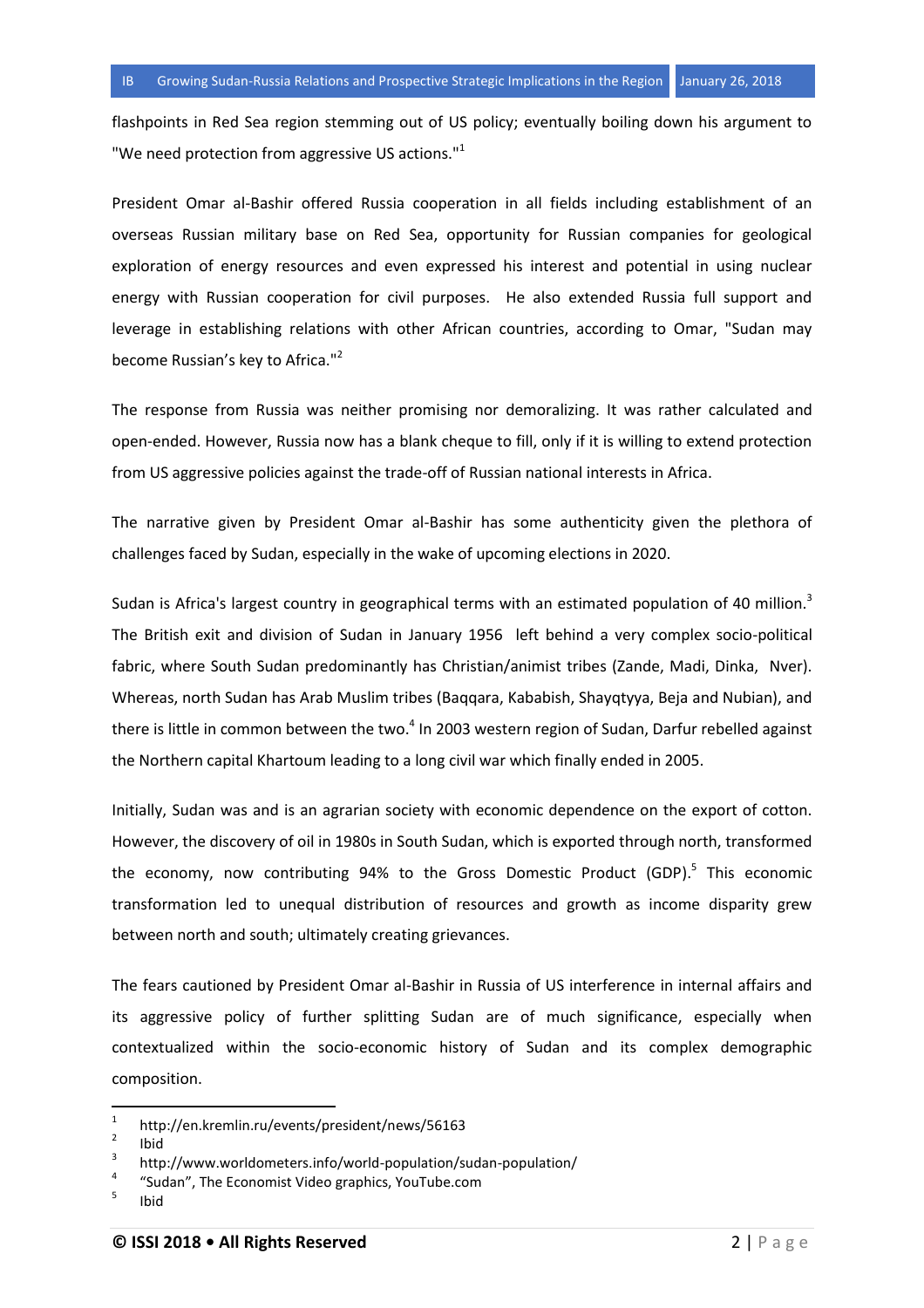United Nations (UN) Special Advisor on the Prevention of Genocide, Mr. Adama Dieng on November 30, 2016, after his visit to South Sudan described it as "warped environment". Where he further goes on to say that, "The Stage is being set for a repeat of what happened in Rwanda and the international community is under an obligation to prevent it."<sup>6</sup> This proposed intervention on the basis of prevention, enforced obligation and brutal environment is being blamed on US aggressive policy by Omar al-Bashir, who now fears another scramble of Sudan.

Since South Sudanese civil war broke out in December 2013, almost 50,000 people have been killed, 2.3 million displaced, 6 million face food insecurity and 70% children are out of school.<sup>7</sup> Despite the "Comprehensive Peace Agreement" brokered in 2005 between the Government of the Republic of the Sudan and the Sudan People's Liberation Movement (SPLM), the country later on witnessed a horrific episode of civil war with South Sudan gaining independence on July 9, 2011. Even given the right of self determination could not stop them from political in-fighting, that eventually turned into a civil conflict in South Sudan.

One of the main reason being the complex socio-economic fabric of Sudan which has resulted, with time, in social stratification and societal polarization that can be triggered through manipulation, external interferences and even fake news.. The intensity of this segmentation of society can be accessed from the fact that South Sudan alone has 60 tribes.<sup>8</sup> After decades of civil war, even SPLM now stands fractured, splitting into unvarying tribal faction that are fighting among themselves.<sup>9</sup> These tribes are susceptible to falling into the hands of global networks of terrorism and joining transnational terror groups like Daesh. Libya is currently facing the brunt of this susceptibility.

Therefore, Sudanese President Omar al-Bashir's argument holds some logical ground. An aggressive US policy will lead Sudan nowhere and the creation and "warped environment" in South Sudan is an answer to those demanding secession. In domestic context, there is a need for conflict resolution through National Dialogue.<sup>10</sup> The one organized by Omar al-Bashir in 2014 failed to reach conclusive results. However, dialogue and engagement is the only way forward if Omar al-Bashir has to consolidate national unity and counter US aggressive policy. Without doing so, holding elections in 2020 will be a difficult task, with little legitimacy.

The international community also needs to look into a realistic, pragmatic and grass-root level situational analysis. Despite International Criminal Court's warrants against Sudanese President

l

<sup>6</sup> http://sudantribune.com/spip.php?article60988

<sup>7</sup> Sam Ellis, "Civil war in South Sudan", VOX, YouTube

<sup>8</sup> Barak Obama, "In Sudan, an Election and a Beginning", Washington Times, January 8th, 2011.

<sup>9</sup> Journeyman.tv, "Produced by Foreign Correspondent of ABC Australia", YouTube

<sup>10</sup> http://hewarwatani.gov.sd/eng/index.php